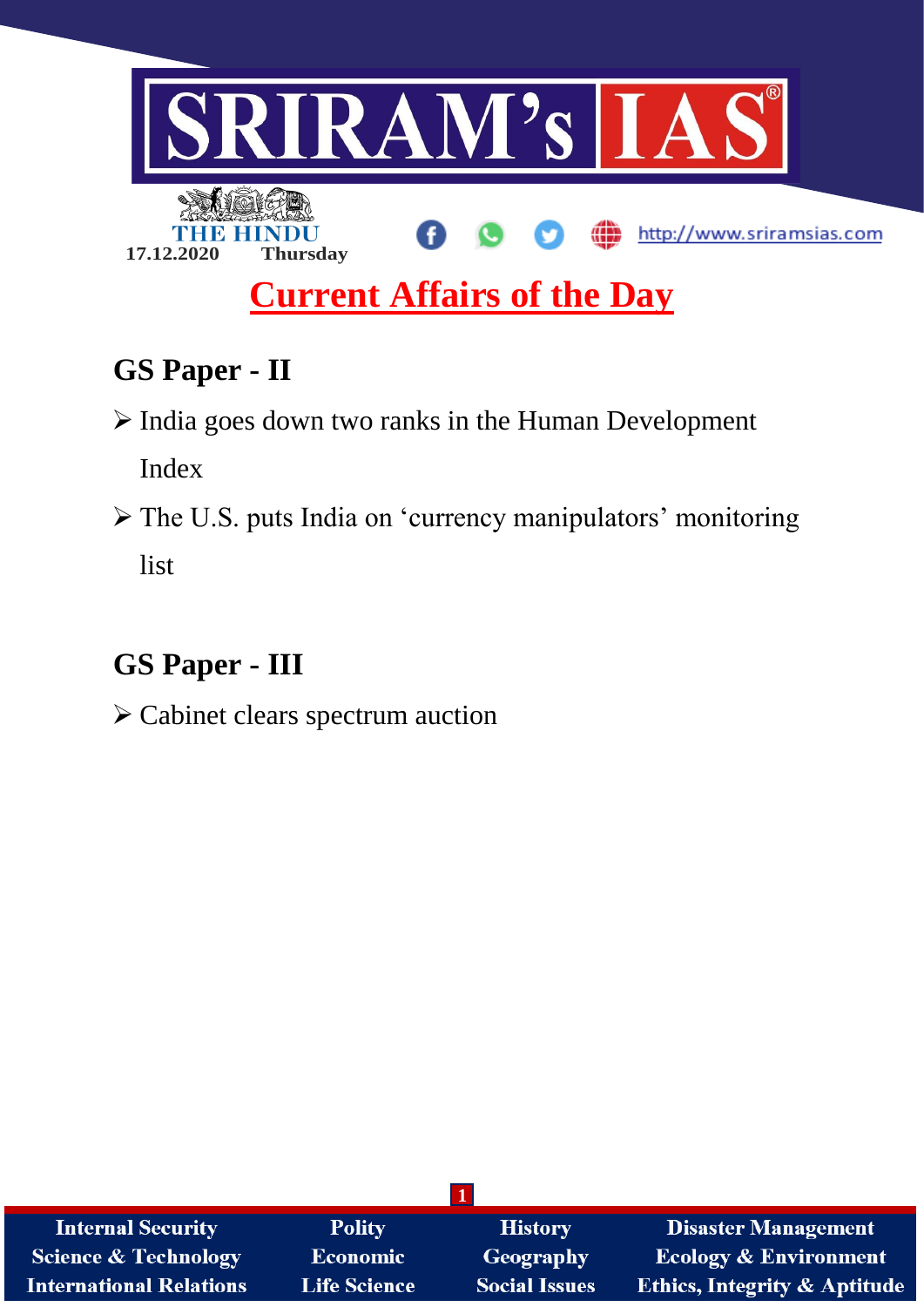

- 1. India dropped two ranks in the United Nations' Human Development Index this year, standing at 131 out of 189 countries. However, if the Index were adjusted to assess the planetary pressures caused by each nation's development, India would move up eight places in the ranking, according to the report.
- 2. For the first time, the United Nations Development Programme introduced a new metric to reflect the impact caused by each country's per-capita carbon emissions and its material footprint, which measures the amount of fossil fuels, metals and other resources used to make the goods and services it consumes.
- 3. Norway, which tops the HDI, falls 15 places if this metric is used, leaving Ireland at the top of the table. In fact, 50 countries would drop entirely out of the "very high human development group" category, using this new metric, called the Planetary Pressures-adjusted HDI, or PHDI.
- 4. Australia falls 72 places in the ranking, while the United States and Canada would fall 45 and 40 places respectively, reflecting their disproportionate impact on natural resources.
- 5. No country has yet been able to achieve a very high level of development without putting a huge strain on natural resources. We have to be the first generation to do things right.
- 6. The HDI itself is an assessment of a nation's health, education and standards of living. Although this year's report covers 2019 only and does not account for the impact of COVID, it projected that in 2020, global HDI would fall below for the first time in the three decades since the Index was introduced.

#### **Mains:**

1. "Countries must redesign their development pathways to reduce damage to the environment and the natural world, or risk stalling progress for humanity overall." Discuss the significance of Planetary Pressures-adjusted HDI in this context?

| <b>Internal Security</b>        | <b>Polity</b>       | <b>History</b>       | <b>Disaster Management</b>              |  |  |  |
|---------------------------------|---------------------|----------------------|-----------------------------------------|--|--|--|
| <b>Science &amp; Technology</b> | <b>Economic</b>     | Geography            | <b>Ecology &amp; Environment</b>        |  |  |  |
| <b>International Relations</b>  | <b>Life Science</b> | <b>Social Issues</b> | <b>Ethics, Integrity &amp; Aptitude</b> |  |  |  |